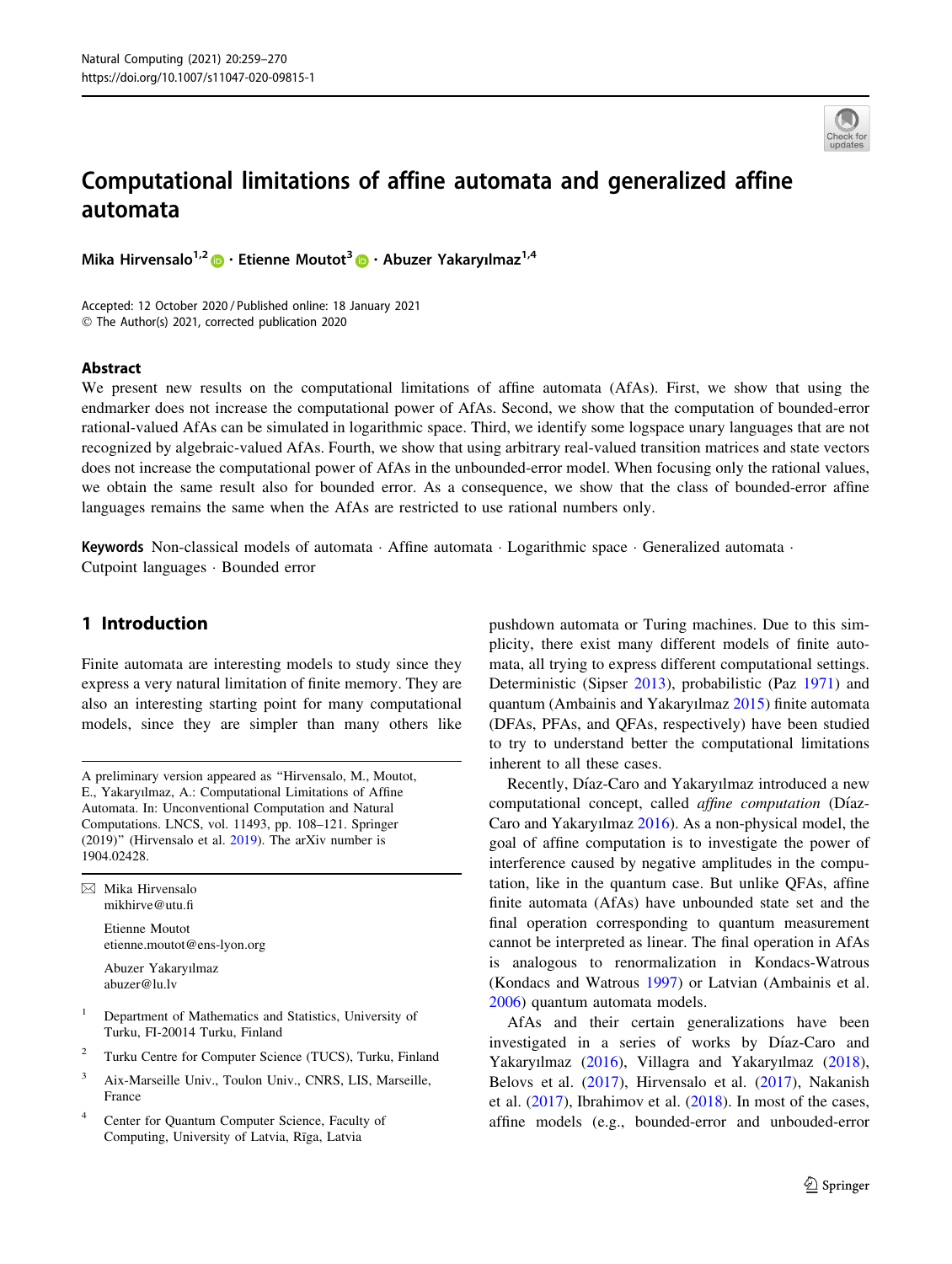<span id="page-1-0"></span>AfAs, zero-error affine OBDDs, zero-error affine counter automata, etc.) have been shown more powerful than their classical or quantum counterparts. On the other hand, we still do not know too much regarding the computational limitations of AfAs. Towards this direction, we present new results. First, we show that using end-marker does not increase the computational power of affine automata with unbounded error or bounded error. Second, we show that the computation of bounded-error rational-valued affine automata is simulated in logarithmic space, and so we answer positively one of the open problems in Díaz-Caro and Yakaryılmaz [\(2016](#page-10-0)). Third, we give an impossibility result for algebraic-valued AfAs, and, as a result, we identify some unary languages (in logarithmic space) that are not recognized by algebraic-valued AfAs with cutpoints, improving a previous result showing that the same languages cannot be recognized with bounded error (Hirvensalo et al. [2017\)](#page-10-0).

Moreover, we give the formal definition of generalized AfAs by allowing to use arbitrary real-valued transition matrices and state vectors. Fourth, we show that such generalization does not increase the computational power of AfAs with cutpoint language recognition. If we restricted these generalized AfAs to use only rational numbers, we obtain the same result also for bounded error language recognition. As a consequence, we show that the class of bounded-error affine languages remains the same when the AfAs are restricted to use rational numbers or only integers.

We provide all definitions in the next section and our results regarding using end-marker in Sect. [2.4.](#page-2-0) Our logarithmic space simulation is given in Sect. [3.](#page-3-0) Our impossibility result is given in Sect. [4](#page-6-0). Our results related to generalized AfAs are given in Sect. [5.](#page-8-0)

A preliminary version of this paper was presented in UCNC2019 (Hirvensalo et al. [2019](#page-10-0)). In this version, Sects. [2.4](#page-2-0) and [5](#page-8-0) are completely new.

## 2 Preliminaries

Throughout the paper,  $\Sigma$  denotes the input alphabet – not containing letter \$ (we fix it as the right end-marker wherever it is used), and  $\widetilde{\Sigma} = \Sigma \cup \{\$\}.$  The empty word is represented as e. The set of all words defined on the alphabet  $\Sigma$  is denoted  $\Sigma^*$ . For any given word  $w \in \Sigma^*$ , lwl is the length of w, we define  $\tilde{w} = w\$  and, if  $w \neq \varepsilon$ ,  $w_i$  represents its *i*-th letter, where  $1 \le i \le |w|$ .

For any given class C,  $C_{\mathbb{Q}}$  and  $C_{\mathbb{A}}$  denote the classes defined by the machines restricted to have rational-valued and algebraic-valued components, respectively. The logarithmic and polynomial space classes are denoted as L and

PSPACE, respectively. We assume that the reader is familiar with the basic notions of automata theory.

#### 2.1 Models

As a probability distribution (also known as a stochastic vector) we understand a (column) vector with nonnegative entries summing up to one, and a stochastic matrix (also known as a Markov matrix) here stands for a square matrix whose all columns are probability distributions.

A k-state probabilistic finite automaton (PFA) P over alphabet  $\Sigma$  is a triplet  $P = (\mathbf{x}, \{M_i \mid i \in \Sigma\}, \mathbf{y})$  where  $\mathbf{x} \in \Sigma$  $\mathbb{R}^k$  is a stochastic vector called *initial distribution*, each  $M_i \in \mathbb{R}^{k \times k}$  is a stochastic matrix, and  $y \in \{0, 1\}^k$  is the final vector (each 1 in y represents an accepting state).

For any input word  $w \in \Sigma^*$  with length n, P has a probability distribution of states as follows:  $\mathbf{v}_f = M_w \mathbf{x} =$  $M_{w_n} \cdots M_{w_1}$ **x**. The *accepting probability* corresponds to the probability of  $P$  being in an accepting state after reading  $w$ , which is given by

$$
f_P(w) = \mathbf{y}^T M_w \mathbf{x}.\tag{1}
$$

Affine finite automaton (AfA) is a generalization of PFA allowing negative transition values. Only allowing negative values in the transition matrices does not add any power (generalized PFAs are equivalent to usual ones, see Turakainen ([1969\)](#page-10-0)), but affine automata introduce also a nonlinear behaviour. The automaton acts like a usual generalized probabilistic automaton until the last operation, which is a non-linear operation called a weighting operation.

A vector  $\mathbf{v} \in \mathbb{R}^k$  is an affine vector if and only if its coordinates sum up to 1. A matrix  $M$  is an affine matrix if and only if all its columns are affine vectors. It is easy to verify that the multiplication of an affine matrix with an affine vector is also an affine vector, which ensures that affine automata are well defined.

A k-state  $A f A$  A over alphabet  $\Sigma$  is a triplet  $A = (\mathbf{x}, \{M_i | i \in \Sigma\}, F)$ , where **x** is an initial affine vector, each  $M_i$  is an affine transition matrix, and  $F = \text{diag}(\delta_1, \ldots, \delta_n)$  is the final projection matrix, where each  $\delta_i \in \{0, 1\}.$ 

The value computed by an affine automaton can be defined most conveniently via the following notation:  $|v|$  =  $\sum_i |v_i|$  stands for the usual  $L^1$  norm. The final value of the affine automaton A is

$$
f_A(w) = \frac{|FM_w \mathbf{x}|}{|M_w \mathbf{x}|}. \tag{2}
$$

Clearly  $f_A(w) \in [0, 1]$  for any input word  $w \in \Sigma^*$ .

Remark that the final value for PFAs (1) is defined as matrix product  $\mathbf{v}_f \mapsto \mathbf{y}^T \mathbf{v}_f$ , which is a linear operation on  $\mathbf{v}_f$ .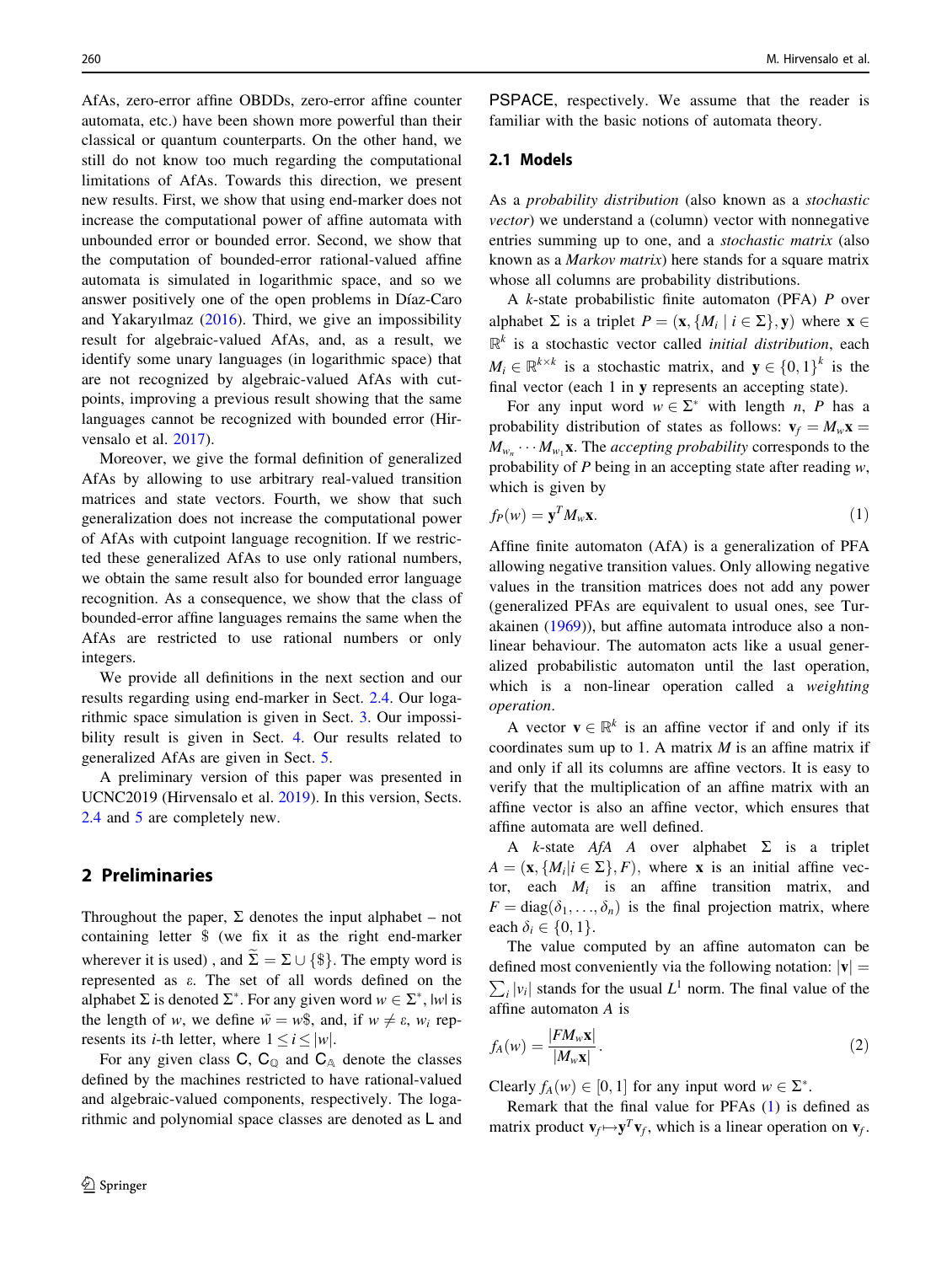<span id="page-2-0"></span>On the other hand, computing final value from  $v_f$  as in ([2\)](#page-1-0) involves nonlinear operations  $\mathbf{v}_f \mapsto \frac{|F\mathbf{v}_f|}{|\mathbf{v}_f|}$  such as  $L^1$ -norm and normalization (division).

#### 2.2 Language recognition

Given a function  $f : \Sigma^* \to [0, 1]$  computed by an automaton (stochastic or affine), there are different ways of defining the language recognized by this automaton.

A language  $L \subseteq \Sigma^*$  is recognized by an automaton A with cutpoint  $\lambda \in [0, 1)$  if and only if  $L = \{w \in \Sigma^* | f_A(w) > \lambda\}.$ These languages are called cutpoint languages.

A language  $L \subseteq \Sigma^*$  is recognized by an automaton A with exclusive cutpoint  $\lambda \in [0, 1]$  if and only if  $L = \{w \in \Sigma^* | f_A(w) \neq \lambda\}.$  These languages are called exclusive cutpoint languages.

A stronger condition is to impose that accepted and rejected words are separated by a gap: the cutpoint is said to be isolated. A language  $L$  is recognized by an automaton A with *isolated cutpoint*  $\lambda$  if and only if there exist  $\delta > 0$ such that  $\forall w \in L, f_A(w) \geq \lambda + \delta$  and  $\forall w \notin L, f_A(w) \leq \lambda - \delta$ . By fixing  $\lambda = \frac{1}{2}$ , we define language recognition with bounded error: A language  $L$  is recognized by an automaton A with bound error if and only if there exists an error bound  $\epsilon \in [0, 1/2)$  such that  $\forall w \in L$ ,  $f_A(w) \geq 1 - \epsilon$ and  $\forall w \notin L$ ,  $f_A(w) \leq \epsilon$ .

It is known that if a language recognized by a AfA (or PFA) with bounded error, then the error bound can be arbitrarily close to 0 (Hirvensalo et al. [2017\)](#page-10-0).

#### 2.3 Language classes

In the case of probabilistic (resp., affine automata), the set of cutpoint languages are called stochastic languages (resp., affine languages) and denoted by SL (resp., AfL). We remark that fixing the cutpoint in the interval  $(0, 1)$ does not change the classes SL and AfL (Paz [1971;](#page-10-0) Díaz-Caro and Yakaryılmaz [2016\)](#page-10-0).

In the case of probabilistic (resp., affine automata), the set of exclusive cutpoint languages are called exclusive stochastic languages (resp., exclusive affine languages) and denoted by  $SL^{\neq}$  (resp., AfL<sup> $\neq$ </sup>). The complements of the languages in  $SL^{\neq}$  (resp., AfL<sup> $\neq$ </sup>) form  $SL^{\neq}$  (resp., AfL<sup> $=$ </sup>). (Fixing the cutpoint in the interval (0, 1) does not change the classes  $SL^{\neq}$ ,  $SL^{\neq}$ ,  $AL^{\neq}$ , and  $AfL^{\neq}$  (Paz [1971](#page-10-0); Yakar-yılmaz and Say [2010;](#page-11-0) Díaz-Caro and Yakaryılmaz [2016](#page-10-0)).

The set of languages recognized with bounded error (or isolated cutpoint, which is the same) by affine automata is denoted by BAfL.

A classical result by Rabin ([1963\)](#page-10-0) shows that isolated cutpoint stochastic languages are regular. Rabin's proof essentially relies on two facts: 1) the function mapping the final vector into  $[0, 1]$  is a contraction, and 2) the state vector set is bounded. By modifying Rabin's proof, it is possible to show that also many quantum variants of stochastic automata obey the same principle (Ambainis and Yakaryılmaz [2015](#page-10-0)): bounded-error property implies the regularity of the accepted languages. In fact, E. Jeandel generalized Rabin's proof by demonstrating that the compactness of the state vector set together with the continuity of the final function are sufficient to guarantee the regularity of the accepted language if the cutpoint is isolated (Jeandel [2007\)](#page-10-0). Affine automata do not have these properties, and in fact, they can recognize more than regular languages with bounded error (Díaz-Caro and Yakaryılmaz [2016](#page-10-0)).

#### 2.4 Models using the right end-marker

A PFA or AfA can be defined by reading an extra letter  $(M<sub>s</sub>)$ for post-processing after reading the whole input. That is, the automaton reads  $\tilde{w} = w\$  for a given input word  $w \in \Sigma^*$ . Any such AfA (the definition of any such PFA is similar) can be formally defined as  $A = (\mathbf{x}, \{M_i \mid i \in \tilde{\Sigma}\}, F)$ , and the accepting probability of the input w is calculated as  $f_A(w)$  =

 $\frac{|FM_{\hat{w}}\mathbf{x}|}{|M_{\hat{w}}\mathbf{x}|}$  . Moreover,  $\mathbf{v}_f = M_{\hat{w}}\mathbf{x} = M_{\$}M_{w}\mathbf{x}$ .

It is known that, for any  $k$ -state PFA using the right endmarker, there is an equivalent  $k^2$ -state PFA without using the right end-marker such that, for any input word, both automata have the same accepting probabilities (Turakainen [1969](#page-10-0)). Even though we do not know whether this result is valid for AfAs or not, we can still show that post-processing does not increase the computational power of AfAs in the case of recognition with cutpoint or bounded error.

**Theorem 1** For a given k-state AfA  $A = (\mathbf{x}, \{M_i \mid i \in$  $\sum$ , F) using the end-marker and for a given cutpoint  $\lambda \in [0, 1]$ , there is a 4k-state AfA  $A' = (\mathbf{x}', \{M'_i \mid i \in \Sigma\}, F')$ not using the end-marker such that, for any  $w \in \Sigma^*$ , both of  $f_A(w)$  and  $f_{A'}(w)$  are greater than  $\lambda$  or equal to  $\lambda$  or less than  $\lambda$ .

**Proof** Let  $w \in \Sigma^*$  be the given input of length  $n \ge 0$ . Let  $\mathbf{v}_0 = \mathbf{x}$  and  $\mathbf{u}_0 = M_s \mathbf{v}_0$ , and similarly, whenever  $n > 0$ , let  $\mathbf{v}_l = M_{w_l} M_{w_{l-1}} \cdots M_{w_1} \mathbf{x}$  and  $\mathbf{u}_l = M_{\$} \mathbf{v}_l$ , where  $1 \leq l \leq n$ . Remark that  $\mathbf{v}_f = \mathbf{u}_n$ .

We define

$$
\mathbf{v}'_0 = \mathbf{x}'_0 = \begin{pmatrix} \lambda \mathbf{v}_0 \\ (1 - \lambda) \mathbf{v}_0 \\ \mathbf{u}_0 \\ -\mathbf{u}_0 \end{pmatrix}.
$$

It is clear that the summation of entries are 1 and so  $v'_0$  is an affine state. For any  $i \in \Sigma$ ,  $M_i$  is defined as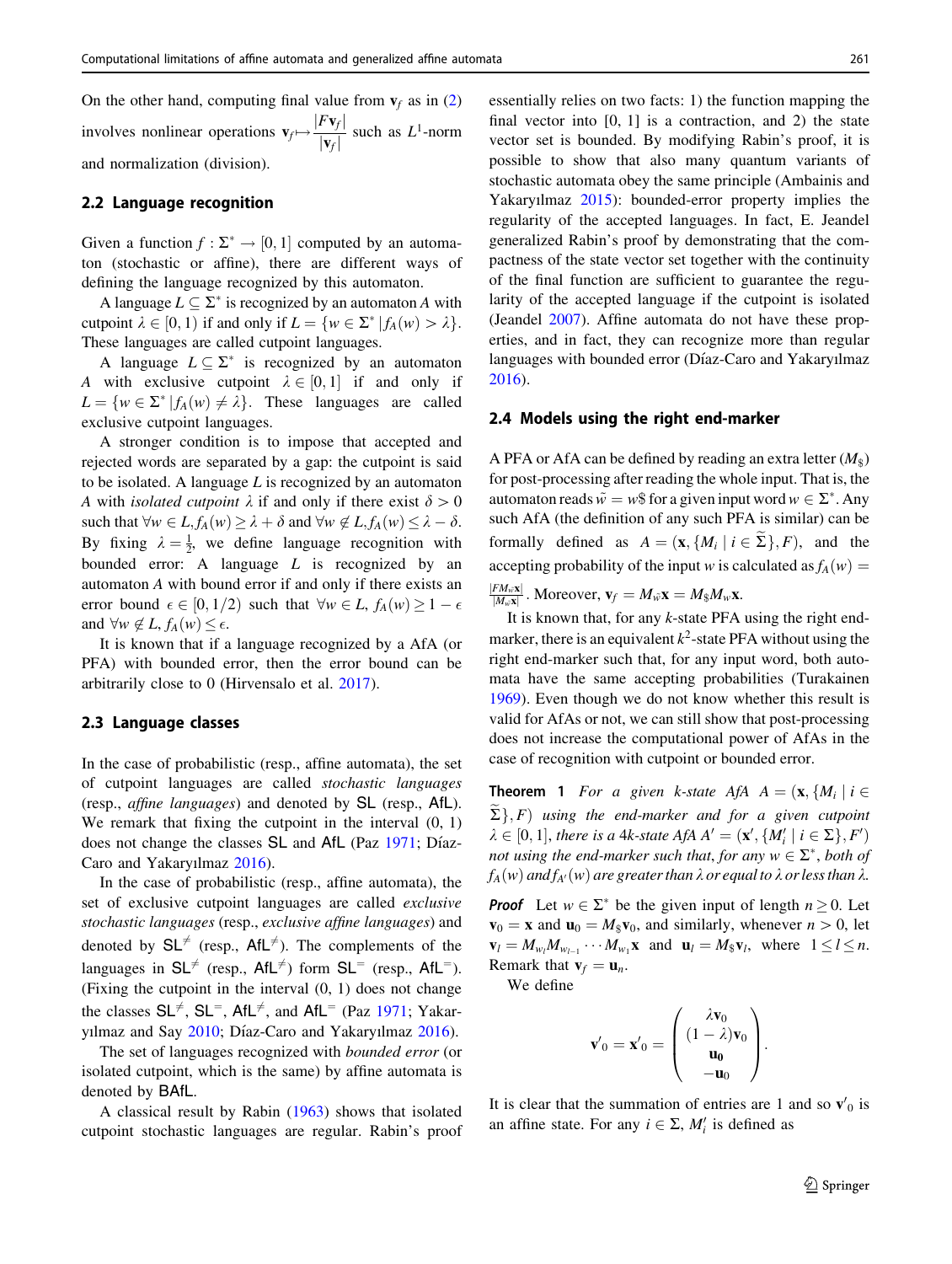<span id="page-3-0"></span>
$$
\begin{pmatrix}\nM_i & 0 & I & I \\
0 & M_i & 0 & 0 \\
M_{\frac{8}{3}}M_i & M_{\frac{8}{3}}M_i & 0 & 0 \\
-M_{\frac{8}{3}}M_i & -M_{\frac{8}{3}}M_i & 0 & 0\n\end{pmatrix}.
$$

It is easy to see that the entry summation of each column of  $M_i'$  is equal to 1, and so  $M_i'$  is an affine transition matrix. The multiplication of transition matrices with state vectors is trivial, and so we can easily obtain that

$$
\mathbf{v}'_f = \mathbf{v}'_n = \begin{pmatrix} \lambda \mathbf{v}_n \\ (1 - \lambda) \mathbf{v}_n \\ \mathbf{u}_n \\ -\mathbf{u}_n \end{pmatrix} = \begin{pmatrix} \lambda \mathbf{v}_n \\ (1 - \lambda) \mathbf{v}_n \\ \mathbf{v}_f \\ -\mathbf{v}_f \end{pmatrix}.
$$

Let  $f_A(w) = \frac{|Fv_f|}{|v_f|} = \lambda + d$  for some real number d. We can derive that  $|Fv_f| = |v_f|(\lambda + d)$ . We define F' as

$$
\begin{pmatrix} I & 0 & 0 & 0 \\ 0 & 0 & 0 & 0 \\ 0 & 0 & F & 0 \\ 0 & 0 & 0 & F \end{pmatrix}.
$$

Then, we can calculate  $f_{A}(w)$  as follows:

$$
f_{A'}(w) = \frac{|\lambda \mathbf{v}_n| + |F\mathbf{v}_f| + |-F\mathbf{v}_f|}{|\lambda \mathbf{v}_n| + |(1 - \lambda)\mathbf{v}_n| + 2|\mathbf{v}_f|} = \frac{\lambda |\mathbf{v}_n| + 2\lambda |\mathbf{v}_f| + 2d|\mathbf{v}_f|}{|\mathbf{v}_n| + 2|\mathbf{v}_f|}
$$

$$
= \lambda + d\left(\frac{2|\mathbf{v}_f|}{|\mathbf{v}_n| + 2|\mathbf{v}_f|}\right) = \lambda + d',
$$

where either  $d = d' = 0$  or both d and d' have the same  $sign.$ 

Corollary 1 Any language recognized by an AfA using the right end-marker with a cutpoint (or an exclusive cutpoint) can be recognized by another AfA not using the right endmarker with the same cutpoint.

**Theorem 2** Any language  $L$  recognized by a k-state  $A f A$  $A = (\mathbf{x}, \{M_i \mid i \in \widetilde{\Sigma}\}, F)$  using the right end-marker with error bound  $\frac{1}{10}$  can be recognized by a 3k-state AfA A' =  $(\mathbf{x}', \{M_i \mid i \in \Sigma\}, F')$  not using the right end-marker with error bound  $\frac{2}{10}$ .

**Proof** We use the same terminology in the previous proof. Let  $m' = |\mathbf{x}|$  and let  $m > 1$  be a real number satisfying  $|M_i v| < m|v|$  for any  $i \in \Sigma$  and for any affine vector v.

Let  $w \in \Sigma^*$  be an input of length  $n \geq 0$ . We define  $x' =$ 

$$
\begin{pmatrix}\n\mathbf{x} \\
5mm'M_{\$}\mathbf{x} \\
-5mm'M_{\$}\mathbf{x}\n\end{pmatrix} \text{ and } M'_{i} = \begin{pmatrix}\n\frac{mM_{i}|I|I}{1} \\
\frac{5m'mM_{\$}M_{i}|0|0}{-5m'mM_{\$}M_{i}|0|0}\n\end{pmatrix} \text{ for any}
$$
\n $i \in \Sigma$ . Then, we obtain  $\mathbf{v}'_{f} = \begin{pmatrix}\nm''\mathbf{v}_{n} \\
5m'm''\mathbf{v}_{f} \\
-5m'm''\mathbf{v}_{f}\n\end{pmatrix}$ . We define

$$
F' = \begin{pmatrix} 0 & 0 & 0 \\ 0 & F & 0 \\ 0 & 0 & F \end{pmatrix}
$$
. We know that  $|\mathbf{v}_n| < m'm^n$ . The

accepting probability of  $A'$  on w is

$$
f_{A'}(w) = \frac{|F'\mathbf{v}'_f|}{|\mathbf{v}'_f|} = \frac{10m'm^n|F\mathbf{v}_f|}{|\mathbf{v}_n| + 10m'm^n|\mathbf{v}_f|}.
$$

If  $w \in L$ , then  $10|Fv_f| \ge 9|v_f|$  and

$$
f_{A'}(w) \ge \frac{9m'm^{n}|\mathbf{v}_f|}{|\mathbf{v}_n| + 10m'm^{n}|\mathbf{v}_f|} > \frac{9m'm^{n}|\mathbf{v}_f|}{11m'm^{n}|\mathbf{v}_f|} > 0.8181.
$$

If  $w \notin L$ , then  $10|Fv_f| \le |v_f|$  and

$$
f_{A'}(w) \le \frac{m'm^n|\mathbf{v}_f|}{|\mathbf{v}_n| + 10m'm^n|\mathbf{v}_f|} < \frac{m'm^n|\mathbf{v}_f|}{10m'm^n|\mathbf{v}_f|} = 0.1
$$

Therefore, L is recognized by A' with error bound  $\frac{2}{10}$ .  $\Box$ 

## 3 Logarithmic simulation

Macarie [\(1998](#page-10-0)) proved that  $SL_{{\mathbb{Q}}}^{\pm} \subseteq L$  and  $SL_{{\mathbb{Q}}} \subseteq L$ . That is, the computation of any rational-valued probabilistic automaton can be simulated by an algorithm using only logarithmic space. However, this logarithmic simulation cannot be directly generalized for rational-valued affine automata due to the non-linearity of their last operation. In order to understand why, we will first reproduce the proof.

Before that, let us introduce the most important spacesaving technique:

**Definition 1** Notation  $(b \mod c)$  stands for the least nonnegative integer a satisfying  $a \equiv b \pmod{c}$ . If **x** =  $(x_1, \ldots, x_r)$  and  $\mathbf{n} = (n_1, \ldots, n_r) \in \mathbb{Z}^r$ , we define  $\mathbf{x} \text{ (mod } \mathbf{n} = ((x_1 \text{ mod } n_1), \ldots, (x_r \text{ mod } n_r)).$  Analogously, for any matrix  $A \in \mathbb{Z}^{k \times k}$ , we define  $(A(\text{mod }n))_{ii} = (A_{ij} \text{ mod } n).$ 

The problem of recovering  $x$  from the residue representation  $((x \mod n_1), \ldots, (x \mod n_r))$  is practically resolved by the following well-known theorem.

Theorem 3 (The Chinese Remainder Theorem) Let  $n_1, \ldots, n_r$  be pairwise coprime integers,  $a_1, \ldots, a_r$  arbitrary integers, and  $N = n_1 \cdots n_r$ . Then there exists an integer x such that

$$
x \equiv a_1 \pmod{n_1}, \dots, x \equiv a_r \pmod{n_r},\tag{3}
$$

and any two integers  $x_1$  and  $x_2$  satisfying (3) satisfy also  $x_1 \equiv x_2 \pmod{N}$ .

Remark 1 The Chinese Remainder Theorem implies that the integer ring operations  $(+, \cdot)$  can be implemented using the residue representation, and that the integers can be uncovered from the residue representations provided that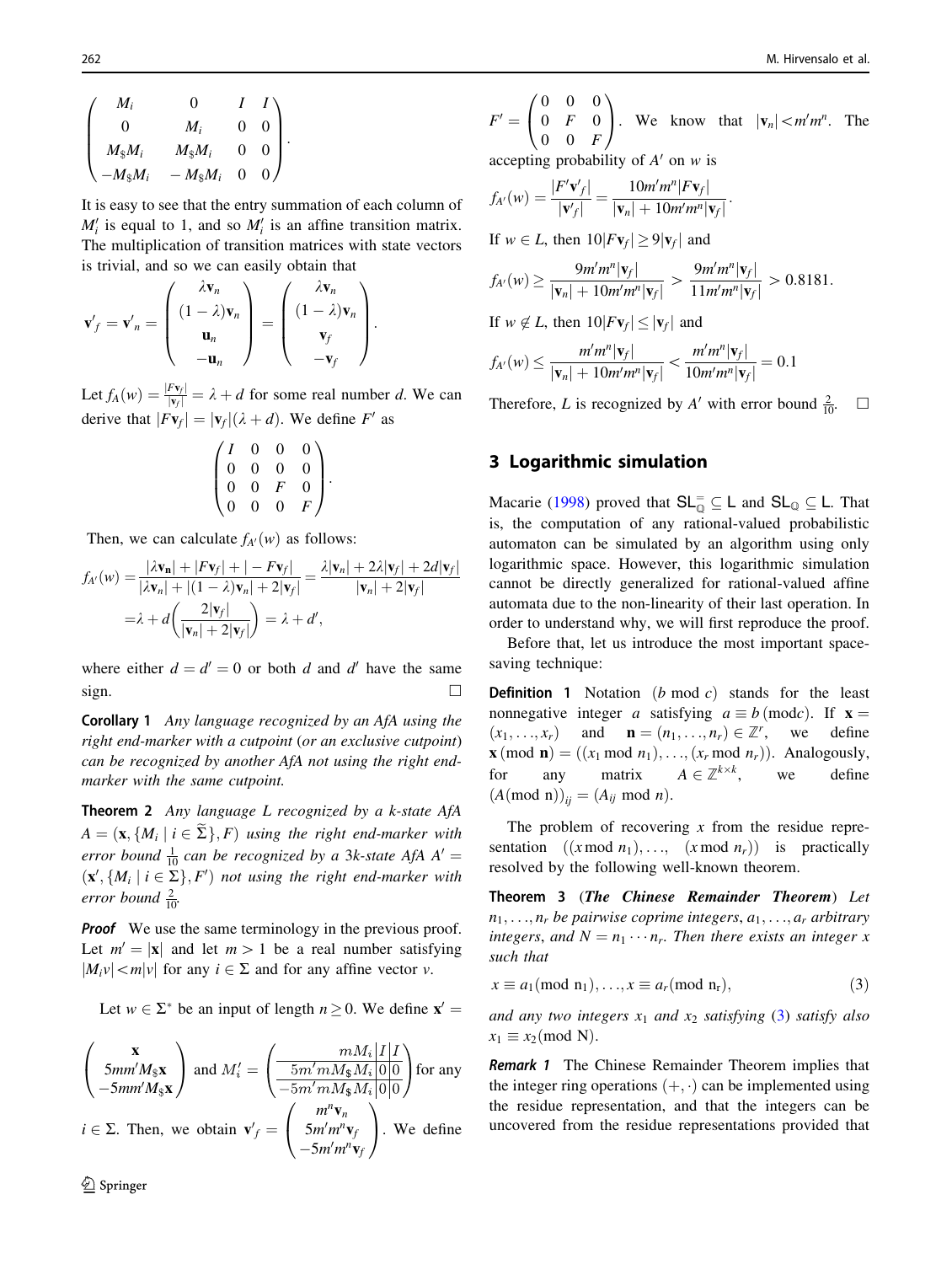<span id="page-4-0"></span>1)  $\mathbf{n} = (n_1, \ldots, n_r)$  consists of pairwise coprime integers and 2) the integers stay in interval of length  $N - 1$ , where  $N = n_1 \cdot \cdots \cdot n_r.$ 

**Remark 2** In order to ensure that  $\mathbf{n} = (n_1, \ldots, n_r)$  consists of pairwise coprime integers, we select numbers  $n_i$  from the set of prime numbers. For the reasons that will become obvious later, we will however omit the first prime 2.

**Definition 2 p**<sub>r</sub> is an *r*-tuple **p**<sub>r</sub> =  $(3,5,7,...,p<sub>r</sub>)$  consisting of  $r$  first primes by excluding 2. For this selection, a consequence of the prime number theorem is that, asymptotically,  $P_r = 3 \cdot 5 \cdot 7 \cdot \cdots \cdot p_r = \frac{1}{2} e^{(1+o(1))r \ln r}$ .

**Definition 3** Let  $\mathbf{p}_r$  be as before. Then for any integer x, the *residual representation*  $\text{Res}_{p}(x)$  stands for an integer vector of the residues:  $(x (mod 3), x (mod 5), x (mod 7), \ldots, x (mod p_r)).$ 

**Theorem 4** (*Macarie* [1998\)](#page-10-0)  $SL_{\mathbb{Q}}^{\dagger} \subseteq L$ .

**Proof** For a given alphabet  $\Sigma$ , let  $L \subseteq \Sigma^*$  be a language in  $SL_{\mathbb{Q}}^{\dagger}$  and  $P = (\mathbf{x}, \{M_i \mid i \in \Sigma\}, \mathbf{y})$  be a k-state rationalvalued PFA over  $\Sigma$  such that

$$
L = \left\{ w \in \Sigma^* \mid f_P(w) = \frac{1}{2} \right\}.
$$

We remind that, for any input word  $w = w_1 \cdots w_n \in \Sigma^*$ , we have

$$
f_P(w) = \mathbf{y}^T M_{w_n} \cdots M_{w_1} \mathbf{x}.
$$
 (4)

Since each  $M_i \in \mathbb{Q}^{k \times k}$ , there exists an integer D such that all entries of each matrix  $M'_i = DM_i$  are integers, and (4) can be rewritten as

$$
f_P(w) = \frac{1}{D^n} \underbrace{\mathbf{y}^T M'_{w_n} \cdots M'_{w_1} \mathbf{x}}_{f_{P'}(w)},
$$

and the language  $L$  can be characterized as

$$
L = \{ w \in \Sigma^* \mid 2f_{P'}(w) = D^n \}.
$$
 (5)

Since the original matrices  $M_i$  are stochastic, meaning that their entries are in [0, 1], it follows that each matrix  $M_i' =$  $DM_i$  has integer entries in [0, D]. Moreover,  $f_P(w) \in [0, 1]$ implies that  $f_{P'}(w) \in [0, D^n]$  for every input word  $w \in \Sigma^n$ . As now  $f_{P}(w)$  can be computed by multiplying  $k \times k$ integer matrices, the residue representation will serve as a space-saving technique.

We will fix  $r$  later, but the description of the algorithm is as follows: For each entry p of  $\mathbf{p}_r = (3, 5, 7, \ldots, p_r)$ , we let  $M_i^{(p)} = M_i'$  mod p, and compute

$$
(2f_{P'}(w) \text{ mod } p) = \mathbf{y}^{T} M_{w_n}^{(p)} \cdots M_{w_1}^{(p)} \mathbf{x}.
$$
 (6)

As all the products are computed modulo p,  $k^2 \log p$  bits are needed to compute (6). Likewise,  $(D^n \text{ mod } p)$  can be computed in space  $O(\log p)$  for each coordinate p of  $\mathbf{p}_r$ . The comparison  $2f_{P'}(w) \equiv D^n \pmod{p}$  can be hence done in  $O(\log p)$  space.

Reusing the space, the comparison can be made sequentially for each coordinate of  $\mathbf{p}_r$ , and if any comparison gives a negative outcome, we can conclude that  $2P'(w) \neq D^n$ .

To conclude the proof, it remains to fix  $r$  so that both  $2f_{P}(w)$  and  $D^n$  are smaller than  $P_r = 3 \cdot 5 \cdot 7 \cdot \cdots \cdot p_r$ . If no congruence test is negative, then the Chinese remainder theorem ensures that  $2f_{P}(w) = D^n$ . Since  $f_{P}(w) \le D^n$ , we need to select r so that  $P_r > 2D^n$ , which is equivalent to

$$
\log \frac{1}{2} + (1 + o(1))r \ln r > \log 2 + n \log D.
$$

This inequality is clearly satisfied with  $r = n$  for large enough *n*, and for each  $n \ge 1$  by choosing  $r = c \cdot n$ , where  $c$  is a positive constant (depending on  $D$ ).

As a final remark let us note that  $p_{|cn|}$ , the  $\lfloor cn \rfloor$ -th prime, can be generated in logarithmic space and the prime number theorem implies that  $O(\log n)$  bits are enough to present  $p_{|cn|}$ , since c is a constant.

To extend the above theorem to cover  $SL<sub>Q</sub>$  as well, auxiliary results are used.

**Lemma 1** (Macarie [1998](#page-10-0)) If N is an odd integer and x,  $y \in [0, N - 1]$  are also integers, then  $x \ge y$  iff  $x - y$  has the same parity as  $((x - y) \text{ mod } N)$ .

**Proof** As  $x, y \in [0, N - 1]$ , it follows that

$$
(x - y \bmod N) = \begin{cases} x - y & \text{if } x \ge y \\ N + x - y & \text{if } x < y, \end{cases}
$$

which shows that the parity changes in the latter case since N is odd.  $\Box$ 

The problem of using the above lemma is that, in modular computing, numbers  $x$  and  $y$  are usually known only by their residue representations  $\text{Res}_{\mathbf{p}_r}(x)$  and  $\text{Res}_{\mathbf{p}_r}(y)$ , and it is not straightforward how to compute the parity from the modular representation in logarithmic space. Macarie solved this problem not only for parity but also for a more general modulus (not necessarily equal to 2).

Lemma 2 (Claim modified from Macarie [\(1998](#page-10-0))) For any integer x and modulus  $\mathbf{p}_r = (3,5, 7, \ldots, p_r)$ , there is a deterministic algorithm that given  $\text{Res}_{\mathbf{p}_r}(x)$  and  $M \in \mathbb{Z}$  as input, produces the output  $x (mod M)$  in space  $O(\log p_r + \log M)$ .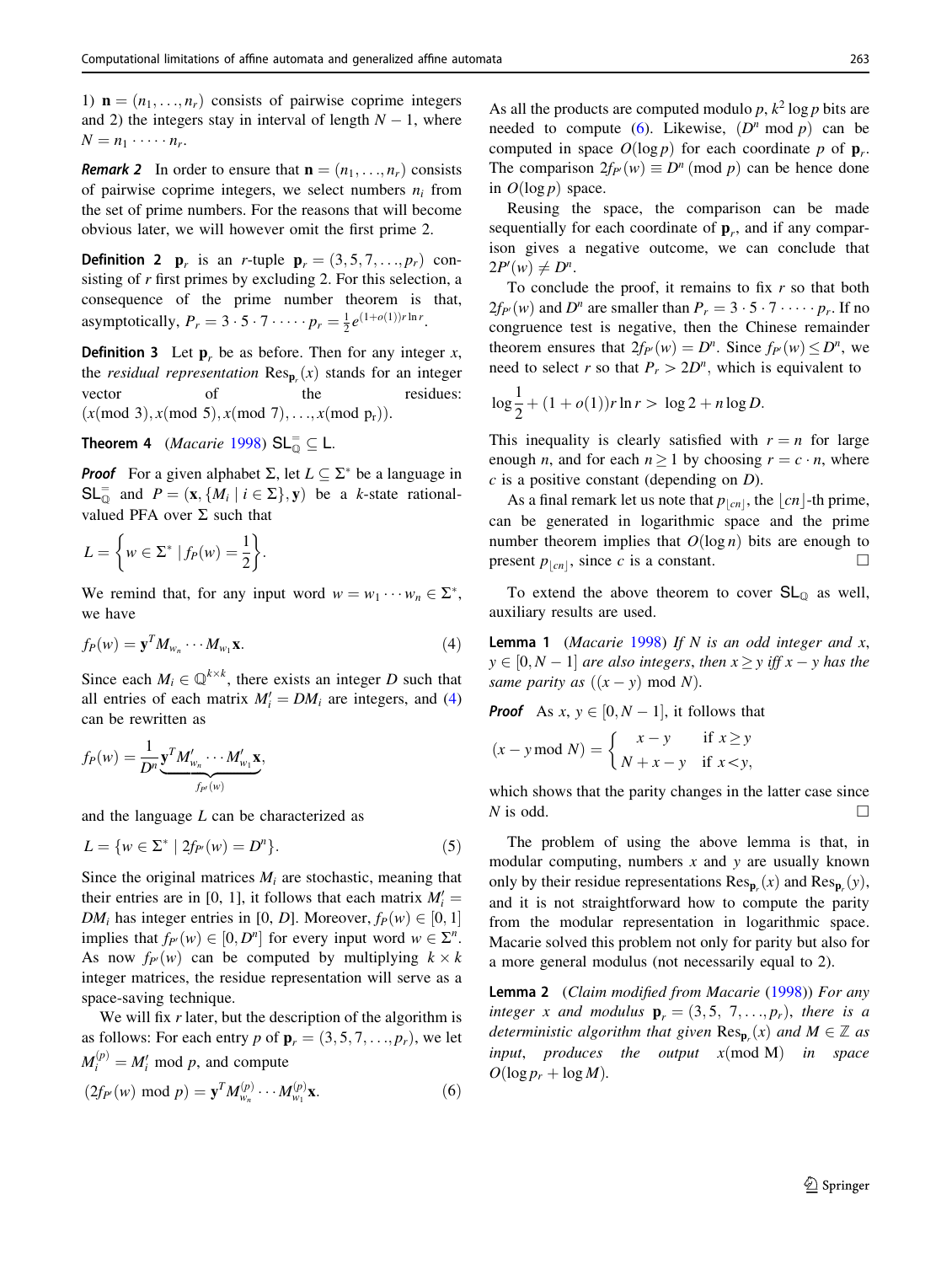<span id="page-5-0"></span>As a corollary of the previous lemmata, Macarie presented a conclusion which implies the logarithmic space simulation of rational stochastic automata.

Lemma 3 (Claim modified from Macarie ([1998\)](#page-10-0)) Let  $\mathbf{p}_r = (3, 5, 7, \ldots, p_r)$  and  $P_r = 3 \cdot 5 \cdot 7 \cdot \cdots \cdot p_r$ . Given the residue representations of integers x,  $y \in [0, P_r - 1]$ , the decisions  $x > y$ ,  $x = y$  or  $x < y$  can be made in  $O(\log p_r)$ space.

**Proof** The equality test can be done as in the proof of Theorem [4,](#page-4-0) testing the congruence sequentially for each prime. Testing  $x \ge y$  is possible by Lemmata [1](#page-4-0) and [2](#page-4-0): First compute  $\text{Res}_{\mathbf{p}_r}(z) = \text{Res}_{\mathbf{p}_r}(x) - \text{Res}_{\mathbf{p}_r}(y) \pmod{\mathbf{p}_r}$ , then compute the parities of x, y, z using Lemma [2](#page-4-0) with  $M = 2$ .  $\Box$ 

The following theorem is a straightforward corollary from the above:

#### Theorem 5  $SL_{\mathbb{Q}} \subseteq L$ .

When attempting to prove an analogous result to affine automata, there is at least one obstacle: computing the final value includes the absolute values, but the absolute value is not even a well-defined operation in the modular arithmetic. For example,  $2 \equiv -3 \pmod{5}$ , but  $|2| \not\equiv |-3| \pmod{5}$ . This is actually another way to point out that, in the finite fields, there is no order relation compatible with the algebraic structure.

Hence for affine automata with matrix entries of both signs, another approach must be adopted. One obvious approach is to present an integer *n* as a pair  $(|n|, sgn(n)),$ and apply modular arithmetic to  $|n|$ . The signum function and the absolute value indeed behave smoothly with respect to the product, but not with the sum, which is a major problem with this approach, since to decide the sign of the sum requires a comparison of the absolute values, which seems impossible without having the whole residue representation. The latter, in its turn seems to cost too much space resources to fit the simulation in logarithmic space.

Hence the logspace simulation for automata with matrices having both positive and negative entries seems to need another approach. It turns out that we can use that introduced by Turakainen already in 1969 (Turakainen [1968,](#page-10-0) [1969\)](#page-10-0).

#### Theorem 6 AfL $_{\mathbb{O}} \subseteq L$ .

**Proof** For a given alphabet  $\Sigma$ , let  $L \in \Sigma^*$  be a language in AfL<sub>Q</sub> and  $A = (\mathbf{x}, \{M_i \mid i \in \Sigma\}, F)$  be a k-state rationalvalued AfA over  $\Sigma$  such that

$$
L = \left\{ w \in \Sigma^* \mid f_A(w) > \frac{1}{2} \right\}.
$$

For each  $M_i \in \mathbb{Q}^{k \times k}$ , we define a new matrix as

$$
B_i = \begin{pmatrix} 0 & \mathbf{0}^T & 0 \\ \mathbf{c}_i & M_i & \mathbf{0} \\ e_i & \mathbf{d}_i^T & 0 \end{pmatrix},
$$

where  $c_i$ ,  $d_i$ , and  $e_i$  are chosen so that the column and row

sums of  $B_i$  are zero. We define  $\mathbf{x}' =$  $\mathbf{0}$ x  $\mathbf{0}$  $\frac{1}{\sqrt{2}}$  $\overline{1}$  $\sqrt{ }$ as the new

initial state. For the projection matrix  $F$ , we define an extension

$$
F' = \begin{pmatrix} 0 & 0 & 0 \\ 0 & F & 0 \\ 0 & 0 & 0 \end{pmatrix}.
$$

It is straightforward to see that  $|B_w \mathbf{x}'| = |M_w \mathbf{x}|$  as well as  $|F'B_w\mathbf{x}'| = |FM_w\mathbf{x}|.$ 

For the next step, we introduce an  $(k + 2) \times (k + 2)$ matrix E, whose each element is 1. It is then clear that  $\mathbb{E}^n = (k+2)^{n-1} \mathbb{E}$  and  $B_i \mathbb{E} = \mathbb{E} B_i = 0$ . Now we define  $C_i = B_i + mE,$ 

where  $m \in \mathbb{Z}$  is selected large enough to ensure the nonnegativity of the matrix entries of each  $C_i$ . It follows that

$$
C_w = B_w + m^{|w|} (k+2)^{|w|-1} \mathbb{E},
$$

and

$$
C_w\mathbf{x}'=B_w\mathbf{x}'+m^{|w|}(k+2)^{|w|-1}\mathbb{E}\mathbf{x}'.
$$

Similarly,

$$
F'C_w\mathbf{x}' = F'B_w\mathbf{x}' + m^{|w|}(k+2)^{|w|-1}F' \mathbb{E}\mathbf{x}'.
$$

Now

$$
\frac{|FM_{w}\mathbf{x}|}{|M_{w}\mathbf{x}|} = \frac{|F'B_{w}\mathbf{x}|}{|B_{w}\mathbf{x}|} = \frac{\left|F'C_{w}\mathbf{x}' - m^{|w|}(k+2)^{|w|-1}F'\mathbb{E}\mathbf{x}'\right|}{\left|C_{w}\mathbf{x}' - m^{|w|}(k+2)^{|w|-1}\mathbb{E}\mathbf{x}'\right|}
$$

which can further be modified by expanding the denominators away: For an integer g large enough all matrices  $D_i = gC_i$  will be integer matrices and the former equation becomes

$$
\frac{|FM_{w}\mathbf{x}|}{|M_{w}\mathbf{x}|} = \frac{|F'B_{w}\mathbf{x}|}{|B_{w}\mathbf{x}|} = \frac{\left|F'D_{w}\mathbf{x}' - m^{|w|}(k+2)^{|w|-1}g^{|w|}F'\mathbb{E}\mathbf{x}'\right|}{\left|D_{w}\mathbf{x}' - m^{|w|}(k+2)^{|w|-1}g^{|w|}\mathbb{E}\mathbf{x}'\right|}.
$$
\n(7)

Hence the inequality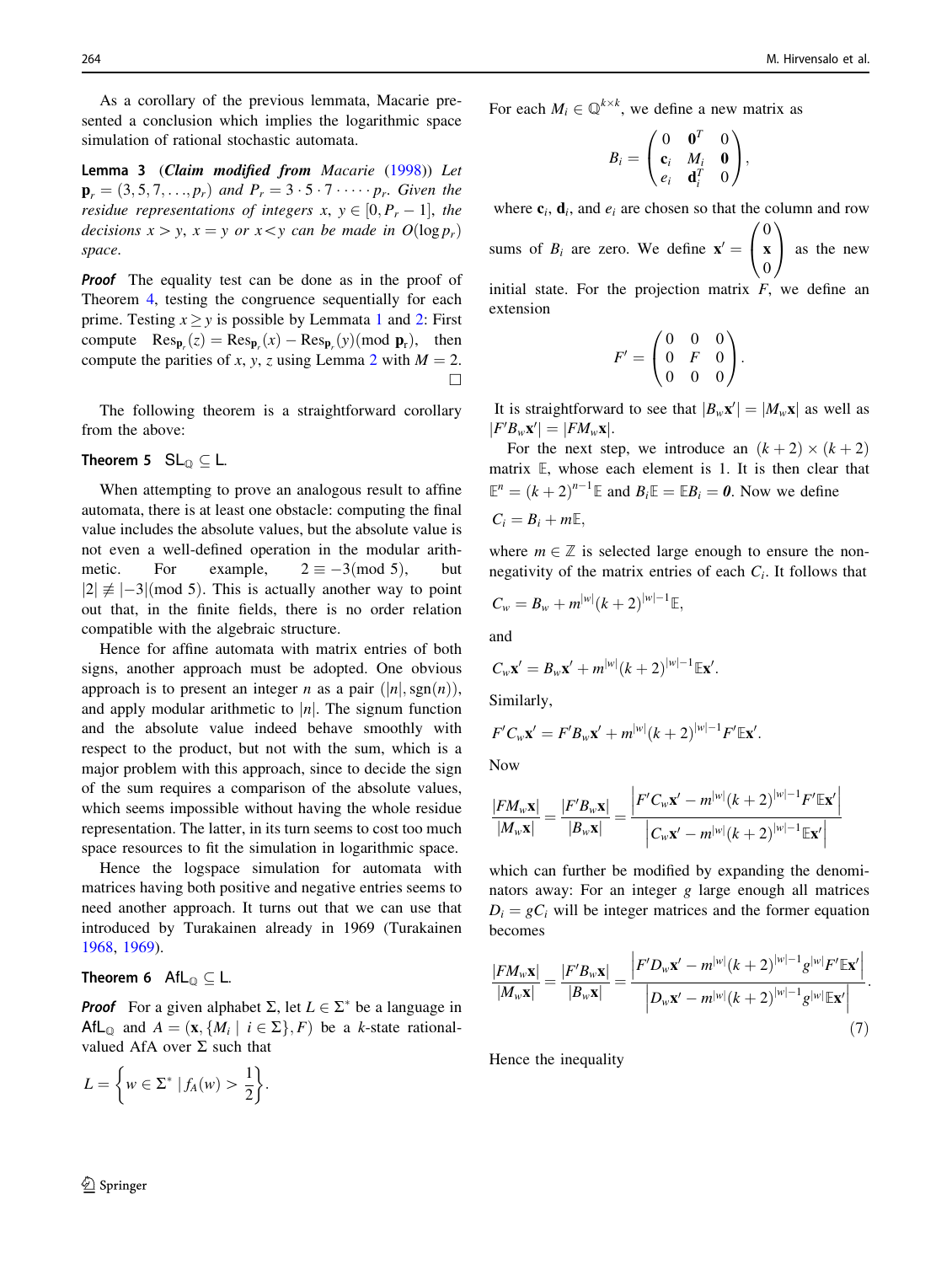<span id="page-6-0"></span>
$$
\frac{|FM_w\mathbf{x}|}{|M_w\mathbf{x}|} \ge \frac{1}{2}
$$

is equivalent to

$$
2\Big|F'D_w\mathbf{x}' - m^{|w|}(k+2)^{|w|-1}g^{|w|}F'\mathbb{E}\mathbf{x}'\Big|
$$
  
 
$$
\geq \Big|D_w\mathbf{x}' - m^{|w|}(k+2)^{|w|-1}g^{|w|}\mathbb{E}\mathbf{x}'\Big|.
$$
 (8)

In order to verify inequality  $(8)$  in logarithmic space, it is sufficient to demonstrate that the residue representations of both sides can be obtained in logarithmic space.

For that end, the residue representation of vector  $\mathbf{a} =$  $F'D_w\mathbf{x}' \in \mathbb{R}^{k+2}$  can be obtained in logarithmic space as in the proof of Theorem [4.](#page-4-0)

Trivially, the residue representation of  $\mathbf{b} = m^{|w|}(k +$  $2\int |w|^{-1} g^{|w|+1} F' \mathbb{E} \mathbf{x}' \in \mathbb{R}^{k+2}$  can be found in logarithmic space, as well. In order to compute the residue representation of

$$
|\mathbf{a}-\mathbf{b}|=|\mathbf{a}_1-\mathbf{b}_1|+\cdots+|\mathbf{a}_k-\mathbf{b}_k|,
$$

it is sufficient to decide whether  $\mathbf{a}_i \geq \mathbf{b}_i$  holds. As the residue representations for each  $a_i$  and  $b_i$  is known, all the decisions can be made in logspace, according to Lemma [3.](#page-5-0) The same conclusion can be made for the right hand side of  $(8)$ .

## 4 A Non-affine Language

As we saw in the previous section,  $\mathsf{AfL}_{\mathbb{Q}} \subseteq \mathsf{L}$ , and hence languages beyond L, are good candidates for non-affine languages. $<sup>1</sup>$  In this section, we will however demonstrate</sup> that the border of non-affinity may lie considerably lower: There are languages in L which are not affine.

In an earlier work (Hirvensalo et al. [2017](#page-10-0)), we applied the method of Turakainen  $(1981)$  $(1981)$  to show that there are languages in L which however are not contained in BAfL. Here we will extend the previous result to show that those languages are not contained even in  $\mathsf{AfL}_{\mathsf{A}}$ .

**Definition 4** (Lower density) Let  $L \subseteq a^*$  be a unary language. We call **lower density** of  $L$  the limit

$$
\underline{dens}(L) = \liminf_{n \to \infty} \frac{|\{a^k \in L | k \le n\}|}{n+1}.
$$

**Definition 5** (Uniformly distributed sequence) Let  $(\mathbf{x}_n)$ be a sequence of vectors in  $\mathbb{R}^k$  and  $I = [a_1, b_1) \times \cdots \times$  $[a_k, b_k]$  be an interval in  $\mathbb{R}^k$ . We define  $C(I, n)$  as  $C(I, n) = |\{x_i \text{ mod } 1 \in I | 1 \le i \le n\}|.$ 

We say that  $(\mathbf{x}_n)$  is uniformly distributed mod 1 if and only if for any  $I$  of such type,

$$
\lim_{n\to\infty}\frac{C(I,n)}{n}=(b_1-a_1)\cdots(b_k-a_k).
$$

**Theorem 7** If  $L \subseteq a^*$  satisfies the following conditions:

- 1.  $dens(L) = 0.$
- 2. For all  $N \in \mathbb{N}$ , there exists  $r \in \mathbb{N}$  and an ascending sequence  $(m_i) \in \mathbb{N}$  such that  $a^{r+m_iN} \subseteq L$  and for any irrational number  $\alpha$ , the sequence  $((r + m_i) \alpha)$  is uniformly distributed mod 1.

#### Then L is not in  $\mathsf{AfL}_{\mathbb{A}}$ .

**Proof** Let's assume for contradiction that  $L \in \mathsf{AfL}_{A}$ . Then there exists an AfA  $A$  with  $s$  states, matrix  $M$  and initial vector v such that the acceptance value of A is

$$
f_A(a^n) = \frac{|FM^n\mathbf{v}|}{|M^n\mathbf{v}|}.
$$
\n(9)

Without loss of generality, we can assume that the cutpoint equals to  $\frac{1}{2}$ , and hence  $w \in L \Leftrightarrow f_A(w) > \frac{1}{2}$ .

Using the Jordan decomposition  $M = PJP^{-1}$ , one has  $M^n = P J^n P^{-1}$ . So the coordinates of  $M^n$ **v** have the form

$$
(\mathbf{M}^n \mathbf{v})_j = \sum_{k=1}^s p_{jk}(n) \lambda_k^n, \tag{10}
$$

where  $\lambda_k$  are the eigenvalues of M and  $p_{jk}$  are polynomials of degree less than the degree of the corresponding eigenvalue. For short, we denote  $F(n) = f_A(a^n)$ , and let  $\lambda_k = |\lambda_k| e^{2i\pi \theta_k}$ .

When studying expression  $(9)$ , we can assume without loss of generality, that all numbers  $\theta_k$  are irrational. In fact, replacing matrix M with  $\alpha M$ , where  $\alpha \neq 0$  does not change (9), since

$$
\frac{|F(\alpha M)^n \mathbf{v}|}{|(\alpha M)^n \mathbf{v}|} = \frac{|\alpha^n F M^n \mathbf{v}|}{|\alpha^n M^n \mathbf{v}|} = \frac{|F M^n \mathbf{v}|}{|M^n \mathbf{v}|}.
$$

Selecting now  $\alpha = e^{2\pi i \theta}$  (where  $\theta \in \mathbb{R}$ ) implies that the eigenvalues of M are  $\lambda_k e^{2i\pi(\theta_k+\theta)}$ . The field extension  $\mathbb{Q}(\theta_1, \ldots, \theta_s)$  is finite, and hence there is always an irrational number  $\theta \notin \mathbb{Q}(\theta_1, \ldots, \theta_s)$ . It follows directly that all numbers  $\theta_k + \theta$  are irrational. Hence we can assume that all the numbers  $\theta_k$  are irrational in the first place.<sup>2</sup>

It is known that LCPSPACE, so it is clear that PSPACE-complete languages are not in  $\mathsf{AfL}_{\mathbb{Q}}$ .

<sup>&</sup>lt;sup>2</sup> Note that the new matrix obtained may not be affine, so it would be wrong to assume that all AfAs have admit an equivalent one with only irrational eigenvalues. However, this does not affect this proof, since we do not require the new matrix to be affine, we only study the values that the fraction  $\frac{|P(\alpha M)^n \mathbf{v}|}{|(\alpha M)^n \mathbf{v}|} = \frac{|PM^n \mathbf{v}|}{|M^n \mathbf{v}|}$  take.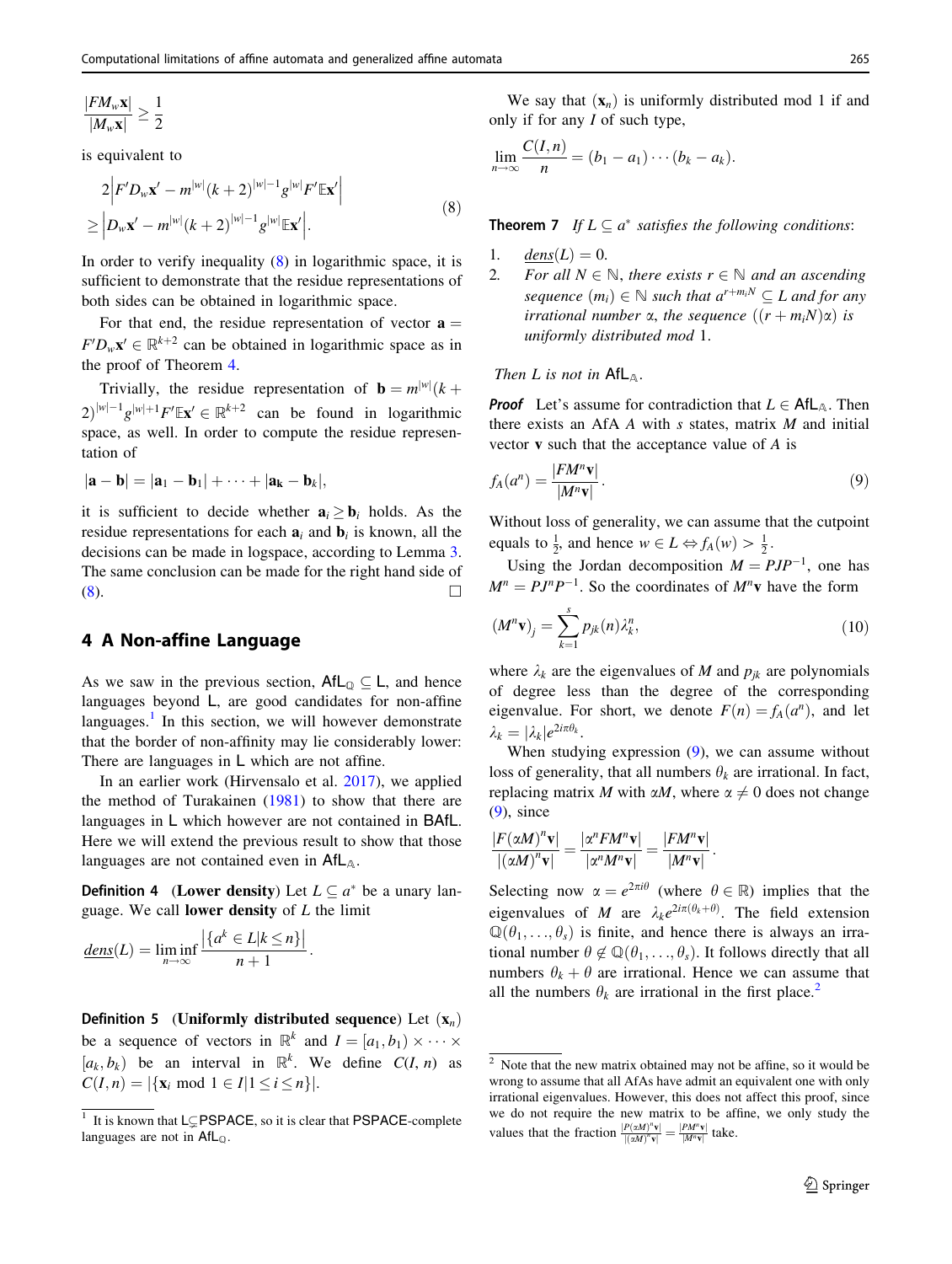<span id="page-7-0"></span>By restricting to an arithmetic progression  $n = r + mN$  $(m \in \mathbb{N})$  we can also assume that no  $\lambda_i/\lambda_j$  is a root of unity for  $i \neq j$ . In fact, selecting

$$
N = \operatorname{lcm}\{\operatorname{ord}(\lambda_i/\lambda_j) \mid i \neq j \text{ and } \lambda_i/\lambda_j \text{ is a root of unity}\},\tag{11}
$$

equation [\(10](#page-6-0)) becomes

$$
(M^{r+mN}\mathbf{v})_j = \sum_{k=1}^s p_{jk}(r+mN)\lambda_k^r(\lambda_k)^{Nm} = \sum_{k=1}^{s'} q_{jk}(m)\mu_k^m,
$$
\n(12)

where  $\{\mu_1, \ldots, \mu_{s'}\}$  are the distinct elements of set  $\{\lambda_1^N, \ldots, \lambda_s^N\}$  Now for  $i \neq j$   $\mu_i/\mu_j$  cannot be a root of unity, since  $(\mu_i/\mu_j)^t = 1$  would imply  $(\lambda_i/\lambda_j)^{Nt} = 1$ , which in turn implies  $(\lambda_{i'}/\lambda_{j'})^N = 1$  and hence  $\mu_i = \lambda_{i'}^N = \lambda_{j'}^N = \mu_j$ , which contradicts the assumption  $\mu_i \neq \mu_j$ .

We can now write the acceptance condition  $f_A(a^n) > \frac{1}{2}$ equivalently as

$$
f_A(a^n) > \frac{1}{2} \Leftrightarrow 2|PM^n \mathbf{v}| > |M^n \mathbf{v}|
$$
  

$$
\Leftrightarrow 2 \sum_{j \in E_a} |(M^n \mathbf{v})_j| > \sum_{j \in E} |(M^n \mathbf{v})_j|
$$
  

$$
\Leftrightarrow \sum_{j \in E_a} |(M^n \mathbf{v})_j| - \sum_{j \in E_a} |(M^n \mathbf{v})_j| > 0,
$$
  

$$
g(n)
$$

Where E is the set of states of A,  $E_a \subseteq E$  its set of accepting states, and  $\overline{E_a}$  the complement of  $E_a$ . According to [\(10](#page-6-0)),  $g(n) := \sum_{j \in E_a} \Big| (M^n \mathbf{v})_j$  $\begin{array}{c} \begin{array}{c} \begin{array}{c} \end{array} \\ \begin{array}{c} \end{array} \end{array} \end{array}$  $\Big|-\sum_{j\in \overline{E_a}}\Big| \overline{(M^n\mathbf{v})_j}$  $\begin{array}{c} \begin{array}{c} \begin{array}{c} \end{array} \\ \begin{array}{c} \end{array} \end{array} \end{array}$  $\cos\theta$  consists of combinations of absolute values of linear combination of functions of type  $n^d \lambda^n$ .

We say that  $n^{d_1}\lambda_1^n$  is of *larger order* than  $n^{d_2}\lambda_2^n$ , if  $|\lambda_1| > |\lambda_2|$ ; and in the case  $|\lambda_1| = |\lambda_2|$ , if  $d_1 > d_2$ . If  $|\lambda_1| = |\lambda_2|$ , we say that  $n^d \lambda_1^n$  and  $n^d \lambda_2^n$  and of the same order. It is clear that if term  $t_1(n)$  is of larger order than  $t_2(n)$ 

$$
t_2(n)
$$
, then  $\lim_{n \to \infty} \frac{t_2(n)}{t_1(n)} = 0$ .

We can organize the terms in expression  $(10)$  $(10)$  as

$$
(M^{n}\mathbf{v})_{j} = \sum_{k=1}^{s} p_{jk}(n)\lambda_{k}^{n} = \Lambda_{j}^{(N)}(n) + \Lambda_{j}^{(N-1)}(n)
$$
  
+ ... +  $\Lambda_{j}^{(0)}(n)$ , (13)

where each  $\Lambda_j^{(m)}(n)$  consists of terms with equal order multiplier:

$$
\Lambda_j^{(m)}(n) = \sum_{k=1}^{m_j} c_{mk} n^{d_m} \lambda_{mk}^{n} = n^{d_m} \lambda_m^{n} \sum_{k=1}^{m_j} c_{mk} e^{2\pi i n \theta_{mk}}
$$
(14)

 $\mathcal{D}$  Springer

(for notational simplicity, we mostly omit the dependency on *j* in the right hand side of (14)). Here  $\lambda_m \in \mathbb{R}_+$  is the common absolute value of all eigenvalues  $\lambda_{mk} = \lambda_m e^{2\pi i \theta_{mk}}$ , and expression (13) is organized in descending order:  $\Lambda_j^{(N)}$ is the sum of terms of the highest order multiplier,  $\Lambda_j^{(N-1)}$ contains the terms of the second highest order multiplier, etc. We say that  $\Lambda_j^{(k_2)}$  is lower than  $\Lambda_j^{(k_1)}$  if  $k_2 \lt k_1$ .

We will then fix a representation

$$
g(n) = \sum_{j \in E_a} \left| \sum_{k=1}^s p_{jk}(n) \lambda_k^n \right| - \sum_{j \in \overline{E_a}} \left| \sum_{k=1}^s p_{jk}(n) \lambda_k^n \right|
$$
  
= 
$$
\sum_{j \in E_a} |A_j(n) + B_j(n) + C_j(n)|
$$
  
- 
$$
\sum_{j \in \overline{E_a}} |A_j(n) + B_j(n) + C_j(n)|,
$$
 (15)

where  $A_i(n) + B_i(n) + C_i(n)$  is a grouping of all  $\Lambda$ -terms in (13) defined as follows:

1. 
$$
A_j(n) = \sum_{k=0}^{m} \Lambda_j^{(N-k)}(n)
$$
, where  $m \in [-1, N] \cap \mathbb{Z}$  is cho-

sen as the maximal number so that

$$
A = \sum_{j \in E_a} \left| A_j(n) \right| - \sum_{j \in \overline{E_a}} \left| A_j(n) \right| \tag{16}
$$

is a constant function  $\mathbb{N} \to \mathbb{R}$ . Such an *m* exists, since for  $m = -1$ , the sum is regarded empty and  $A_i(n) = 0$ . but for  $m = N$ , all  $\Lambda$ -terms are included, and then (16) becomes  $f_A(a^n)$ , which is not constant (otherwise condition 1 or 2 of the theorem would be false).

- 2.  $B_i(n)$  consists a single  $\Lambda$ -term immediately lower than those in  $A_i(n)$ , and
- 3.  $C_i(n)$  contains the rest of the A-terms, lower than  $B_i(n)$  $\Box$

**Lemma** 4 If 
$$
A \neq 0
$$
, then  $\forall z \in \mathbb{C}, |A + z| =$   
 $|A| + \text{Re} \frac{|A|}{A} z + O(\frac{z^2}{A}).$ 

**Proof** Denote  $z = x + iy$ . Because  $|\text{Re} z| \le |z|$ , we have

$$
|1+z| = |1+x+iy| = \sqrt{(1+x)^2 + y^2} = \sqrt{1+2\text{Re}z+|z|^2}
$$
  
= 1+ \text{Re}z + O(z<sup>2</sup>).

Now

 $\triangleleft$ 

$$
|A + z| = |A| \left| 1 + \frac{z}{A} \right| = |A| \left( 1 + \text{Re} \frac{z}{A} + O\left(\left(\frac{z}{A}\right)^2\right) \right)
$$

$$
= |A| + \text{Re} \frac{|A|}{A} z + O\left(\frac{z^2}{A}\right).
$$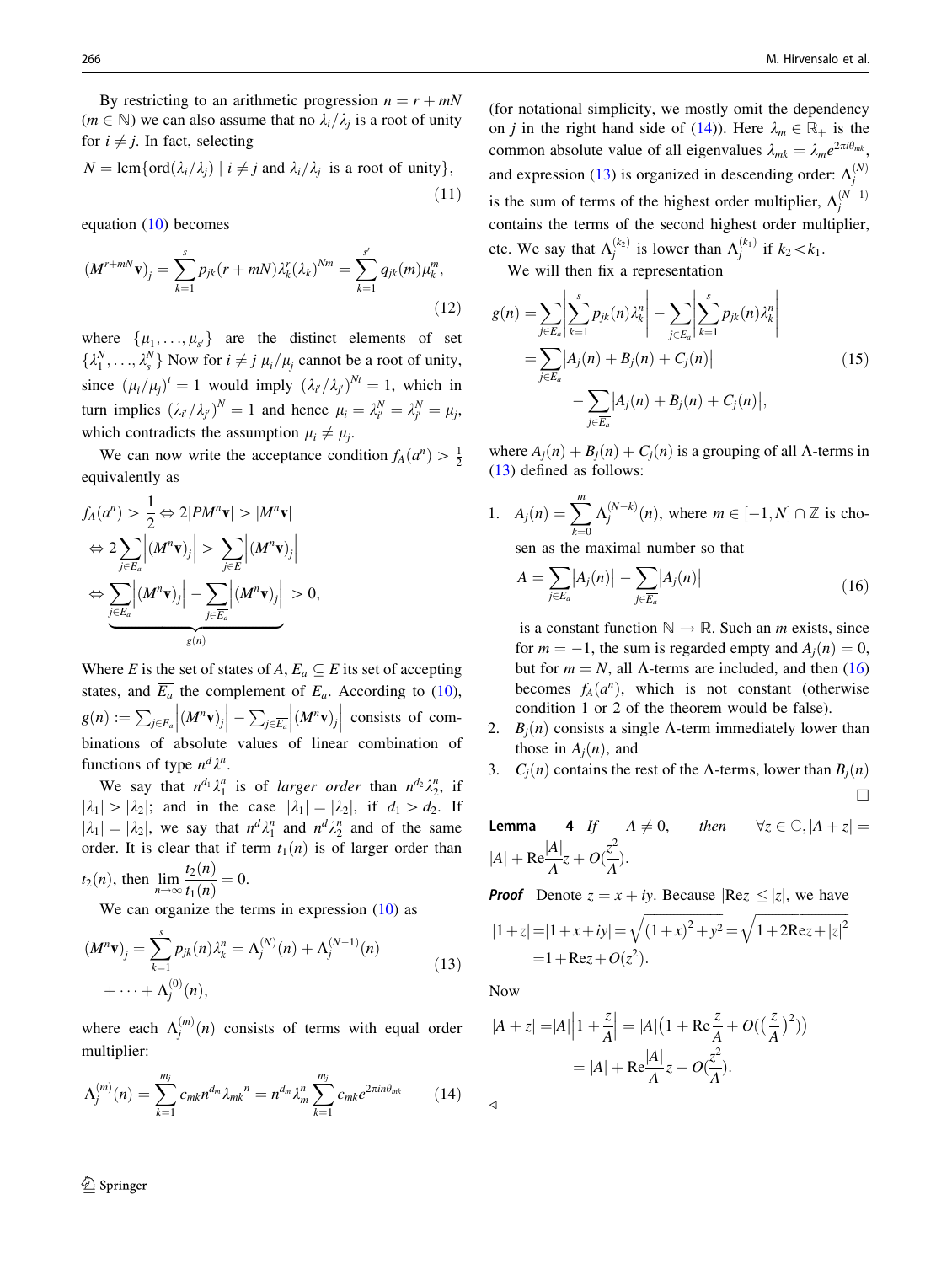<span id="page-8-0"></span>We choose  $\lambda \in \mathbb{R}_+$  and d so that the highest  $\Lambda$ -term in  $B(n)$  is of order  $n^d \lambda^n$  and define  $A'_j(n) = n^{-d} \lambda^{-n} A_j(n)$ ,  $B'_j(n) = n^{-d} \lambda^{-n} B_j(n)$ ,  $g'(n) = g(n)n^{-d} \lambda^{-n}$ . Then clearly  $g'(n) > 0$  if and only if  $g(n) > 0$  and each  $B_j(n)$  remains bounded as  $n \to \infty$ . To simplify the notations, we omit the primes and recycle the notations to have a new version of  $g(n)$  of ([15\)](#page-7-0) where  $A_i$ -terms may tend to infinity but  $B_i$ terms remain bounded.

Recall that we may assume (by restricting to a arithmetic progression) that no  $\lambda_i/\lambda_i$  is a root of unity. By Skolem-Mahler-Lech theorem (Hansel [1986\)](#page-10-0), this implies that functions  $A_i$  can have only a finite number of zeros, and in the continuation we assume that  $n$  is chosen so large that no function  $A_i$  becomes zero. Furthermore, by the main theorem of Evertse ([1984\)](#page-10-0), then Agonomiently, by the main direction of Eventure (1987), then<br>  $|A_j(n)| = \Omega(n^d \lambda^{n-\epsilon})$  for each  $\epsilon > 0$ .<sup>3</sup> As each  $B_j$  remains bounded, we find that  $B_j^2/A_j$  tend to zero as  $n \to \infty$ , and hence by Lemma [4](#page-7-0), defining

$$
g_1(n) = \sum_{j \in E_a} (|A_j(n)| + \text{Re}(\frac{|A_j(n)|}{A_j(n)} B_j(n)))
$$
  
- 
$$
\sum_{j \in E_a} (|A_j(n)| + \text{Re}(\frac{|A_j(n)|}{A_j(n)} B_j(n)))
$$
  
= 
$$
\sum_{j \in E_a} |A_j(n)| - \sum_{j \in \overline{E_a}} |A_j(n)| + \sum_{j \in E_a} \text{Re}(\frac{|A_j(n)|}{A_j(n)} B_j(n))
$$
  
+ 
$$
\sum_{j \in \overline{E_a}} \text{Re}(\frac{|A_j(n)|}{A_j(n)} B_j(n))
$$

we have a function  $g_1(n)$  with the property  $g_1(n) - g(n) \rightarrow$ 0 (C-terms are lower than B-terms, so they can be dropped without violating this property), when  $n \to \infty$ . Also by the construction it is clear that  $h(n) = C \cdot n^d \lambda^n$ , where C is a constant, and by the conditions of the theorem, this is possible only if  $C = 0$ .

Notice tat  $g_1(n)$  is not a constant function by construction. Also, each  $B_i$  is a linear combination of functions of form  $e^{2\pi i \theta_k n}$ , each  $\theta_k$  can be assumed irrational, and  $||A_i(n)||A_i(n) = 1$ , so we can conclude that  $g_1(n)$  is a continuous function formed of terms of form  $ce^{i\theta_{k}n}$  and of  $\frac{1}{|A_j|}$  and  $\frac{1}{|A_j|}$ . In these terms, however the behaviour is asymptotically determined by the highest  $\Lambda$ -terms, so the conclusion remains even if we drop the lower terms.

By assumption, for all k, the sequence  $(r + mN)\theta_k$  is uniformly distributed modulo 1. It follows that the values  $e^{2i\pi(r+mN)\theta_k}$  are dense in the unit circle. If for some m,

 $g_1(r + mN) < 0$ , then  $g_1(r + Nm) \leq -\varepsilon$  for some  $\epsilon > 0$ . Then, because of the density argument, there are arbitrarily large values of i for which  $g_1(r + m_iN) \leq 0$  contradicting condition 2 of the statement. Hence  $g_1(r + mN) \ge 0$  for each *m* large enough. As  $g_1$  is not a constant, there must be some  $m_0$  so that  $g_1(m_0) \geq \epsilon > 0$ .

Next, let  $R(x_1, \ldots, x_s)$  be a function obtained from  $g_1$  by replacing each occurrence of  $e^{i\theta_k n}$  by a variable  $x_k$ , hence each  $x_k$  will assume its value in the unit circle. Moreover, by the assumptions of the theorem, the values of  $x_k$  will be uniformly distributed in the unit circle.

Note that  $g_1(n) = R((e^{2i\pi(r+m_iN)\theta_k})_{k\in A})$ . Then, because the sequences  $((r + m_i N)\theta_k)$  are uniformly distributed modulo 1, it follows that any value obtained by the function  $R((e^{2i\pi y_k})_{k\in A})$  can be approximated by some  $g_1(r + m_iM)$  with arbitrary precision. The function R is continuous, therefore there exists an interval  $I =$  $(x_1, y_1, ...) = ((x_k, y_k))_{k \in A}$  on which  $R((x_k)) > \frac{\varepsilon}{2}$ . So, if  $m_i$ is large enough and satisfies

$$
((r+m_iN)\theta_1 \mod 1,\ldots)=((r+m_iM)\theta_k \mod 1)_{k\in A}\in I,
$$

then  $g_1(r + m_i N) > \frac{\varepsilon}{2}$ , which implies  $f_A(r + m_i N) > 0$  and hence  $a^{r+m_iN} \in L$ . Now we just have to prove that the sequence  $(r + m_i N)$  is "dense enough" to have  $dens(L) > 0$ , contradicting again condition 1.

Then, because of uniform distribution imposed by condition 2, one has

$$
d = \lim_{i \to \infty} \frac{C(I, r + mN)}{r + mN} = \prod_{k \in A} (y_k - x_k)
$$

And so for *i* large enough,  $\frac{C(I,r+m_iN)}{r+m_iN}\geq \frac{d}{2}$ , with  $a^{h+n_iQ}\in L$ , implying  $dens(L) > 0$ , a contradiction.

Corollary 2 Let P be any polynomial with nonnegative coefficients and deg (P) > 2. The language  $\{a^{P(n)}|n \in \mathbb{N}\}\$ is not in  $\mathsf{AfL}_{\mathbb{A}}$ .

**Corollary 3** The language  $\{a^p | p$  is prime is not in AfL<sub>A</sub>.

Proof of Corollary 2 and Corollary 3 Turakainen proved that these two languages satisfies the two conditions of Theorem [7](#page-6-0) (Turakainen [1981\)](#page-10-0). Therefore, these two languages not in  $\mathsf{AfL}_{\mathbb{A}}$ .

## 5 Generalized affine automata

In this section, we show that using arbitrary real state vector and transition matrices does not increase the computational power of AfAs. A generalized affine finite automaton (GAfA) is a 3-tuple  $G = (\mathbf{x}, \{M_i | i \in \tilde{\Sigma}\}, F)$ , where, different from an AfA,  $\{M_i | i \in \tilde{\Sigma}\}\$ is the set of real-This is the only point we need the assumption that the matrix entries valued transition matrices without any restriction on the

are algebraic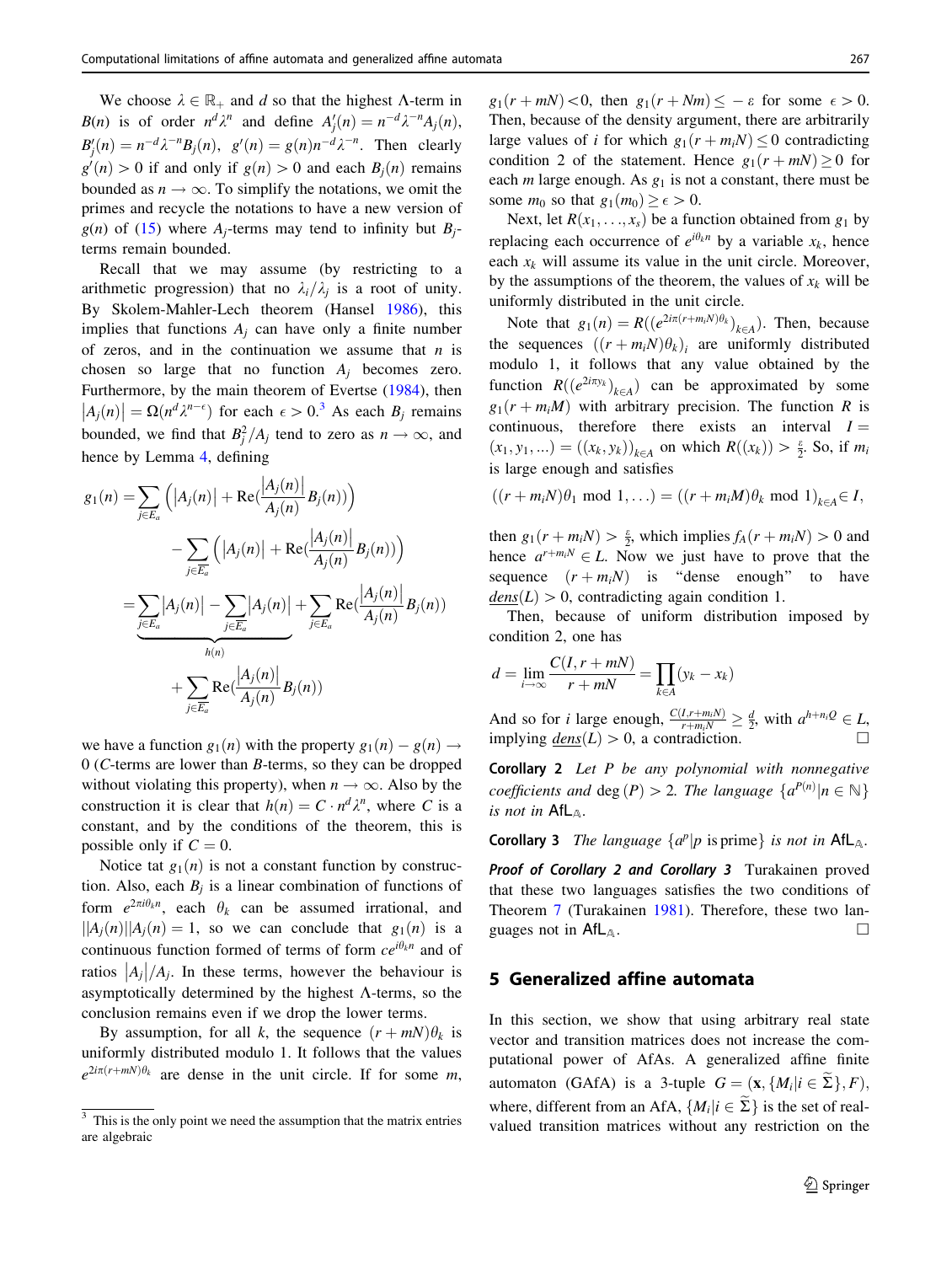<span id="page-9-0"></span>column summations and  $x$  is the real-valued initial state vector. The final affine state of G on the given input  $w \in \Sigma^*$ for some  $n \geq 0$  is

$$
\mathbf{v}_f = M_{\$} M_w \mathbf{x} = M_{\$} M_{w_n} \cdots M_{w_1} \mathbf{x},
$$

where  $M_{\epsilon} = I$ . It must be guaranteed that at least one entry of  $v_f$  is non-zero for any possible input. The *accepting* probability of G on w is calculated in the same way of an AfA:  $f_G(w) = \frac{|Fv_f|}{|v_f|}$ .

We start with proving that GAfAs with cutpoint define the same class of languages as AfAs with cutpoint.

Theorem 8 Any language L recognized by a k-state GAfA  $G = (\mathbf{x}, \{M_i | i \in \Sigma\}, F)$  with cutpoint  $\lambda \in [0, 1)$  is recognized by a  $(k+2)$ -state AfA  $A = (\mathbf{x}', \{M_i | i \in \Sigma\}, F')$  with  $\mathit{cutpoint}$   $\lambda$ .

**Proof** Let 
$$
t_0 = 1 - \sum_{i=1}^k \mathbf{x}_i
$$
. We define  $\mathbf{x}' = \begin{pmatrix} \mathbf{x} \\ \lambda t_0 \\ (1 - \lambda)t_0 \end{pmatrix}$ .

For letter  $i \in \Sigma$ , let  $c_i$  be the j-th column summation of  $M_i$  and  $d_j = 1 - c_j$ . We define  $M'_i$  based on  $M_i$ :

$$
\left(\begin{array}{c|c}\nM_i & \mathbf{0} \\
\hline\n\lambda d_1 & \lambda d_2 & \cdots & \lambda d_k \\
(1-\lambda)d_1 & (1-\lambda)d_2 & \cdots & (1-\lambda)d_k\n\end{array}\right),
$$

where each column summation is 1. Then, we can calculate

$$
\mathbf{v}'_f, \text{ for a given input } w \in \Sigma^*, \text{ as } \begin{pmatrix} \mathbf{v}_f \\ \lambda t_f \\ (1 - \lambda)t_f \end{pmatrix}, \text{ where}
$$
  

$$
t_f = 1 - \sum_{i=1}^k (\mathbf{v}_f)_i.
$$
 We define

$$
F' = \begin{pmatrix} F & 0 & 0 \\ 0 & 1 & 0 \\ 0 & 0 & 0 \end{pmatrix}.
$$

Let  $t = |t_f|$ . We have  $f_G(w) = \frac{|Fv_f|}{|v_f|} = \lambda + d$  for some real number  $d$ . Then the accepting probability of  $w$  by  $A$  is

$$
f_A(w) = \frac{|F' \mathbf{v}'_f|}{|\mathbf{v}'_f|} = \frac{|F \mathbf{v}_f| + \lambda t}{|\mathbf{v}_f| + t}
$$
  
= 
$$
\frac{(\lambda + d)|\mathbf{v}_f| + \lambda t}{|\mathbf{v}_f| + t} = \lambda + \frac{d}{|\mathbf{v}_f| + t}.
$$

Thus, both of  $f_G(w)$  and  $f_A(w)$  are greater than  $\lambda$  or equal to  $\lambda$  or less than  $\lambda$ .

Remark that when the cutpoint is 0, then the constructed AfA can indeed use one state less in the above proof.

We can obtain the same result for bounded error case when focusing on the rational numbers. First we show that

there is no difference between using rational numbers and integers.

**Lemma 5** For any given GAfA  $G_1 = (\mathbf{x}, \{M_i | i \in \Sigma\}, F)$ with rational number components, there is a GAfA  $G_2$  with integer number components such that they have the same accepting probability on any input string.

**Proof** Let z be sufficiently big integer such that  $zM_i$  for each  $i \in \Sigma$  and zx contains only integers. Then,  $G_2$  is defined as  $(z\mathbf{x}, \{zM_i | i \in \widetilde{\Sigma}\}, F)$ . Due to linearity, if the final vector of  $G_1$  on a given input  $w \in \Sigma^*$  is  $\mathbf{v}_f$ , then, the final vector of  $G_2$  on a any given input is  $z^{\vert \tilde{w} \vert + 1} \mathbf{v}_f$ . Thus,  $f_{G_1}(w) = f_{G_2}(w)$ .

Theorem 9 Any language L recognized by a k-state GAfA  $G = (\mathbf{x}, \{M_i | i \in \tilde{\Sigma}\}, F)$  with bounded error can be recognized by a  $(2k + 1)$ -state AfA  $A = (\mathbf{x}', \{M'_i | i \in \tilde{\Sigma}\}, F')$  with bounded error, where both automata have only integer components.

**Proof** Let  $\frac{1}{2} - \frac{1}{m}$  for  $m \ge 2$  be the error bound and  $w \in \Sigma^*$ be the given input.

We define 
$$
\mathbf{x}' = \begin{pmatrix} \mathbf{x} \\ -\mathbf{x} \\ 1 \end{pmatrix}
$$
. For each  $i \in \Sigma$ , we define

 $M_i' =$  $\boldsymbol{\theta}$   $M_i$   $\boldsymbol{\theta}$  $r_1 \, r_1 \, 1$  $\begin{bmatrix} 0 & M_i & 0 \end{bmatrix}$ , and for letter \$, we define  $\rightarrow$  $\sqrt{2}$ 

 $M'_\$ =$  $m^2M_{\rm s}$  0 0  $\boldsymbol{\theta}$   $m^2 M_{\$}$   $\boldsymbol{\theta}$  $r_{\$}$   $r_{\$}$  1  $\overline{1}$ , where  $r_i$  and  $r_s$  are row

vectors guaranteeing that the entry summation of each corresponding column is 1. The final state vector of  $A$  on  $w$ can be easily obtained as  $\mathbf{v}'_f =$  $m^2$ **v**<sub>f</sub>  $-m^2$ **v**<sub>j</sub> 1  $\overline{\phantom{a}}$  $\overline{1}$  $\frac{1}{\sqrt{2}}$ , where  $\mathbf{v}_f$  is the

final state vector of G on w.

We define 
$$
F' = \begin{pmatrix} F & 0 & 0 \\ 0 & F & 0 \\ 0 & 0 & 0 \end{pmatrix}
$$
. Let  $a = |F\mathbf{v}_f|$  and

 $r = |\mathbf{v}_f| - a$ . Remark that a and r can be only non-negative integers. The accepting probability of  $A$  on  $w$  is

$$
f_A(w) = \frac{2m^2a}{2m^2a + 2m^2r + 1}
$$
 (17)

since we have two copies of  $v_f$  where one is multiplied by  $m^2$  and the other is multiplied by  $-m^2$ . For any  $w \notin L$ , it is straightforward that

$$
f_A(w) = \frac{2m^2a}{2m^2a + 2m^2r + 1} \le \frac{2m^2a}{2m^2a + 2m^2r} = \frac{a}{a+r} = f_G(w).
$$

In the remaining part, we focus on only the members:  $w \in$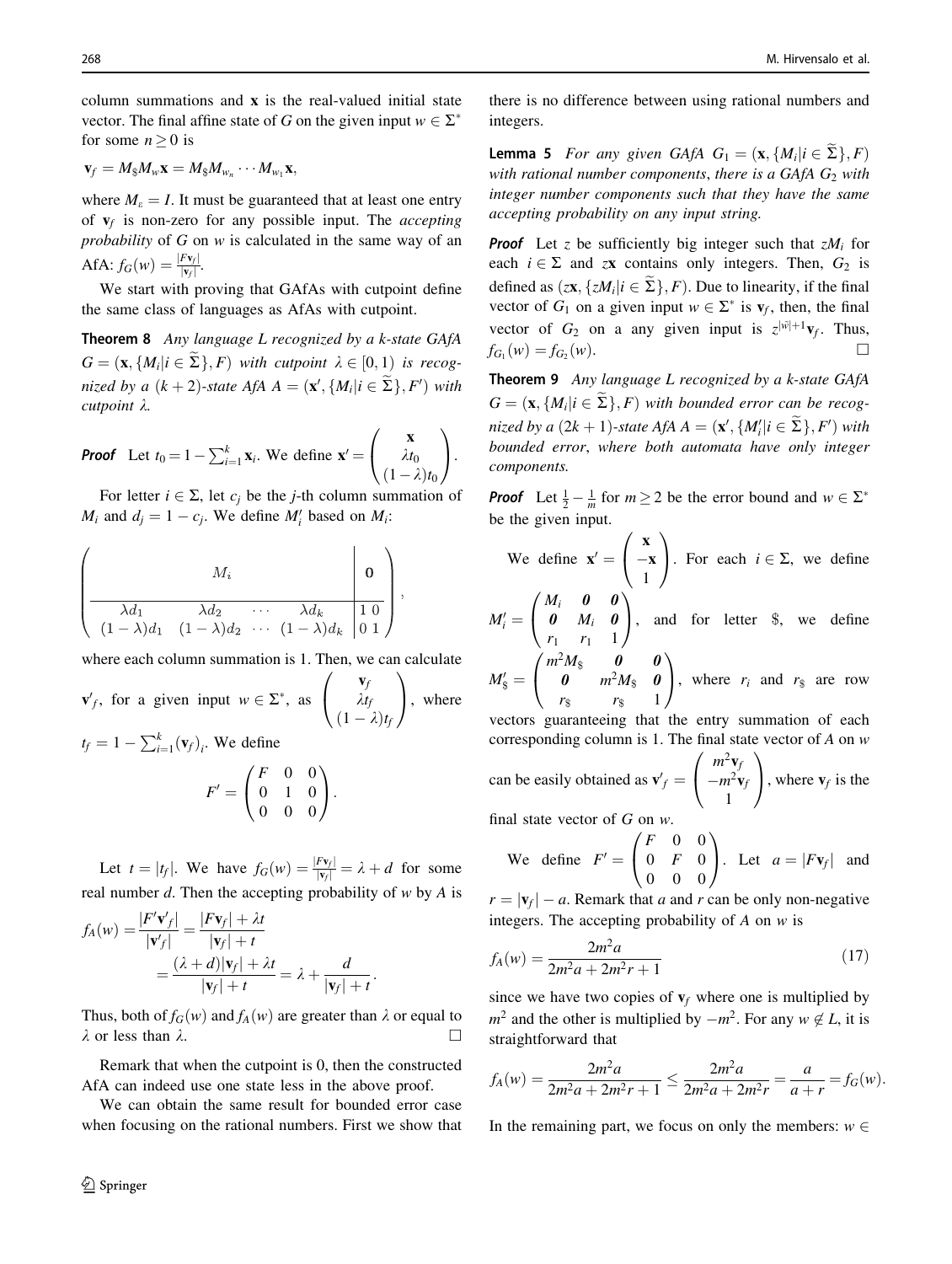<span id="page-10-0"></span>*L* and  $\frac{a}{a+r} = \frac{1}{2} + c$  for some  $\frac{1}{2} \ge c \ge \frac{1}{m}$ . From the equation of  $f_G(w)$ , we can obtain  $a + r = \frac{2a}{1+2c}$  and we can substitute  $a + r$  with  $\frac{2a}{1+2c}$  in equation ([17\)](#page-9-0):

$$
f_A(w) = \frac{2m^2a}{\frac{4m^2a}{1+2c}+1} = \frac{(1+2c)2m^2a}{4m^2a+2c+1}
$$
  
= 
$$
\frac{(1+2c)(2m^2a+c+\frac{1}{2}-c-\frac{1}{2})}{4m^2a+2c+1}.
$$

After simplification, we have

$$
f_A(w) = \frac{1}{2} + c - \frac{(2c+1)(c+\frac{1}{2})}{4m^2a + 2c + 1} = \frac{1}{2} + c - \frac{(2c+1)^2}{8m^2a + 4c + 2}
$$

We know that  $a \ge 1$  ( $a \ne 0$  for  $w \in L$ ) and  $c \le \frac{1}{2}$ . Thus, we can easily follow that

$$
\frac{\left(2c+1\right)^2}{8m^2a+4c+2} < \frac{4}{8m^2} = \frac{1}{2m^2}.
$$

Hence, we can bound the accepting probability of any member from below as

$$
f_A(w) > \frac{1}{2} + \frac{1}{m} - \frac{1}{2m^2} = \frac{1}{2} + \frac{2m - 1}{2m^2}.
$$

Since there is a constant gap for every member, we conclude that A recognizes  $L$  with bounded error.  $\Box$ 

Villagra and Yakaryılmaz (2016), showed that one-sided error (either all members are accepted with probability 1 or all non-members are accepted with probability 0) versions of BAfL are the identical if they are defined by AfAs with rational number components or by AfAs with integer components. By using the above results, we can follow that the same result is valid also for (two-sided error class) BAfL.

## Corollary 4  $BAfL_{\mathbb{Q}} = BAfL_{\mathbb{Z}}$ .

Acknowledgements Open access funding provided by University of Turku (UTU) including Turku University Central Hospital. We thank to the anonymous reviewers for their helpful corrections and comments. M. Hirvensalo was partially supported by the Väisälä Foundation. E. Moutot was partially supported by ANR project CoCoGro (ANR-16-CE40-0005). A. Yakaryılmaz was partially supported by the ERDF project 1.1.1.5/18/A/020, Akadēmiskā personāla atjaunotne un kompetenču pilnveide Latvijas Universitātē līg Nr. 8.2.2.0/18/A/ 010 LU reg´istrcijas Nr. ESS2018/289, and ERDF project Nr. 1.1.1.5/ 19/A/005 ''Quantum computers with constant memory''.

Funding Open access funding provided by University of Turku (UTU) including Turku University Central Hospital..

Open Access This article is licensed under a Creative Commons Attribution 4.0 International License, which permits use, sharing, adaptation, distribution and reproduction in any medium or format, as long as you give appropriate credit to the original author(s) and the source, provide a link to the Creative Commons licence, and indicate if changes were made. The images or other third party material in this

article are included in the article's Creative Commons licence, unless indicated otherwise in a credit line to the material. If material is not included in the article's Creative Commons licence and your intended use is not permitted by statutory regulation or exceeds the permitted use, you will need to obtain permission directly from the copyright holder. To view a copy of this licence, visit [http://creativecommons.](http://creativecommons.org/licenses/by/4.0/) [org/licenses/by/4.0/.](http://creativecommons.org/licenses/by/4.0/)

## References

:

- Ambainis A, Beaudry M, Golovkins M, Kikusts A, Mercer M, Thérien D (2006) Algebraic results on quantum automata. Theory Comput Syst 39(1):165–188
- Ambainis A, Yakaryılmaz A (2015) Automata: from mathematics to applications, chap. Automata and Quantum Computing (To appear). [\(arXiv:1507.01988](http://arxiv.org/abs/1507.01988))
- Belovs A, Montoya JA, Yakaryılmaz A (2017) On a conjecture by Christian Choffrut. Int J Found Comput Sci 28(5):483–502
- Díaz-Caro A, Yakaryılmaz A (2016) Affine computation and affine automaton. In: Computer science — Theory and applications, LNCS, vol 9691. Springer, pp 1–15. [arXiv:1602.04732](http://arxiv.org/abs/1602.04732)
- Evertse JH (1984) On sums of S-units and linear recurrences. Compos Math 53(2):225–244
- Hansel G (1986) Une démonstration simple du théorème de Skolem-Mahler-Lech. Theor Comput Sci 43:91–98
- Hirvensalo M, Moutot E, Yakaryılmaz A (2017) On the computational power of affine automata. Language Autom Theory Appl LNCS 10168:405–417
- Hirvensalo M, Moutot E, Yakaryılmaz A (2019) On the computational power of affine automata. Unconvent Comput Nat Comput, LNCS 11493:108–121
- Ibrahimov R, Khadiev K, Prūsis K, Yakaryılmaz A (2018) Error-free affine, unitary, and probabilistic OBDDs. In: Descriptional complexity of formal systems, LNCS, vol 10952. Springer, pp 175–187
- Jeandel E (2007) Topological automata. Theory Comput Syst 40(4):397–407
- Kondacs A, Watrous J (1997) On the power of quantum finite state automata. In: FOCS'97, pp 66–75
- Macarie II (1998) Space-efficient deterministic simulation of probabilistic automata. SIAM J Comput 27(2):448–465
- Nakanish M, Khadiev K, Prūsis K, Vihrovs J, Yakaryılmaz A (2017) Exact affine counter automata. Electron Proc Theor Comp Sci EPTCS 252:205–218
- Paz A (1971) Introduction to probabilistic automata. Academic Press, New York
- Rabin MO (1963) Probabilistic automata. Inf Control 6:230–243
- Sipser M (2013) Introduction to the Theory of Computation, 3rd edn. Cengage Learning, United States of America
- Turakainen P (1968) On probabilistic automata and their generalizations. Annales Academiae Scientiarum Fennicae, Ser. A 429(1)
- Turakainen P (1969) Generalized automata and stochastic languages. Proc Am Math Soc 21:303–309
- Turakainen P (1981) On nonstochastic languages and homomorphic images of stochastic languages. Inf Sci 24(3):229–253
- Villagra M, Yakaryılmaz A (2016) Language recognition power and succintness of affine automata. In: Unconventional computation and natural computation, LNCS, vol 9726. Springer, pp 116–129
- Villagra M, Yakaryılmaz A (2018) Language recognition power and succinctness of affine automata. Natural Comput 17(2):283–293